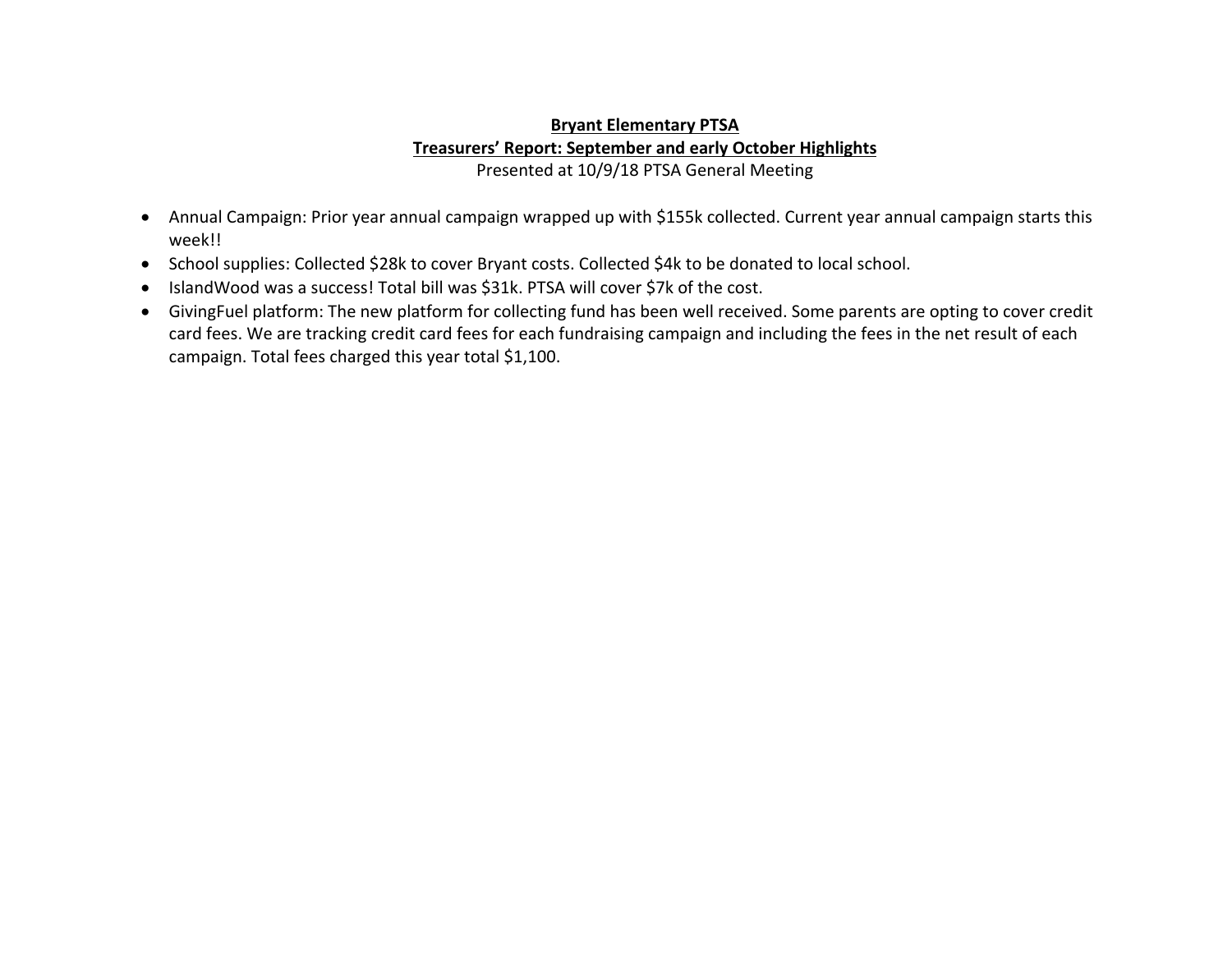## *Bryant Elementary PTSA Cash Schedule*

## As of 9/30/18

| Bank balances:                                  |               |
|-------------------------------------------------|---------------|
| <b>Bank of America Checking</b>                 | \$<br>326,126 |
| <b>Bank of America Savings</b>                  | 12,125        |
| <b>Bank of America Sweep</b>                    | 2,075         |
| Home Street (6/30/18)                           | 78,639        |
| <b>Total Cash in Bank</b>                       | \$<br>418,965 |
| Difference due to timing of uncleared items     | (486)         |
| Per Quickbooks                                  | \$<br>418,479 |
| Breakout of balances:                           |               |
| 2018-2017 Estimated expenses remaining          | \$<br>242,121 |
| (2018-2019 Cash still expected to receive)      | (61,064)      |
| 2019-2020 Annual Campaign (Next year)           |               |
| Budget Reserve (1/3 of \$250k annual budget)    | 82,500        |
| Reserve held for clubs & PTSA Dues pass through | 104,484       |
| Surplus                                         | 50,438        |
|                                                 | \$<br>418,479 |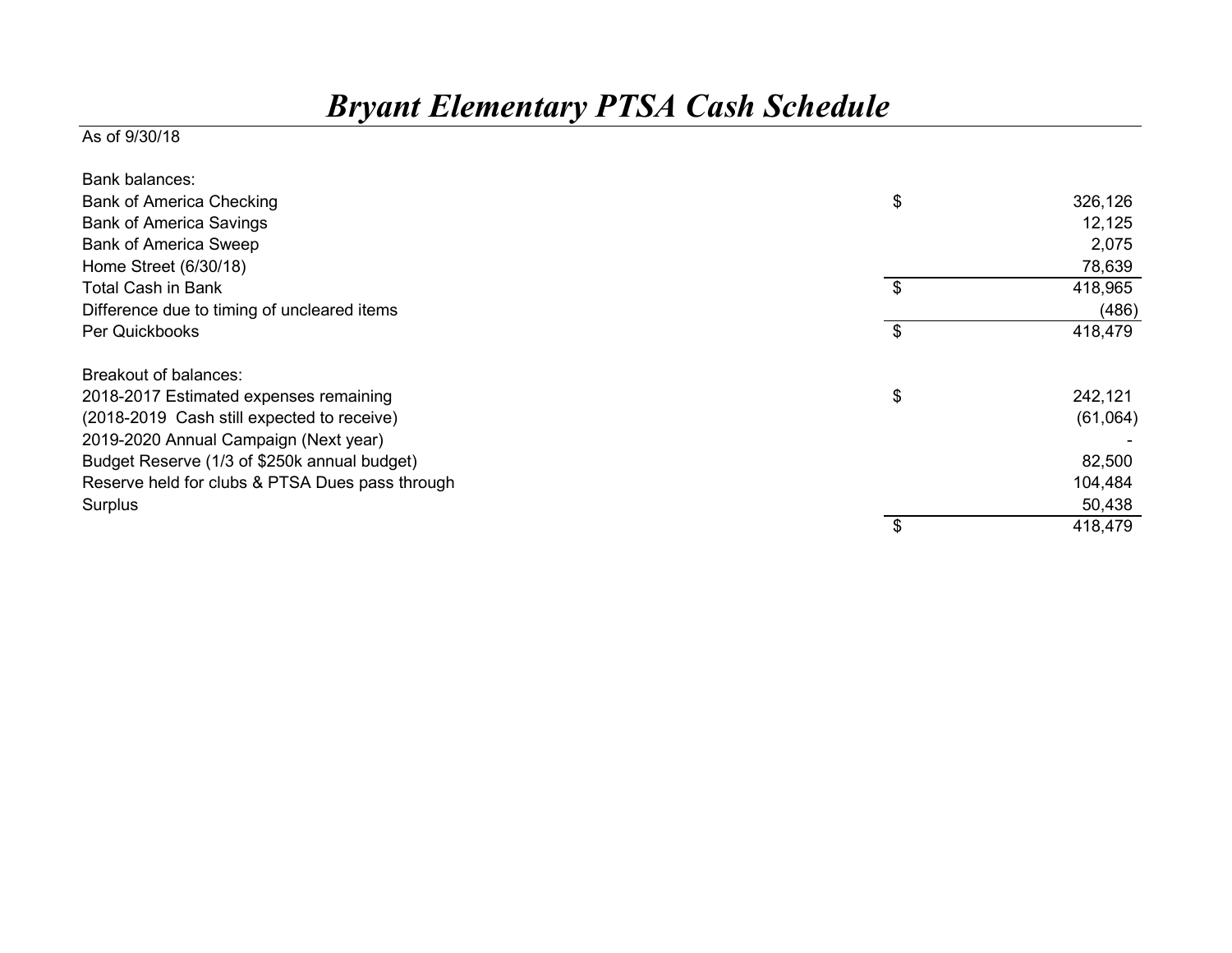| <b>Bryant Elementary PTSA</b>                                              | 18/19 Budget             | 18/19 Actual (As<br>of 9/30/18) |               | 17/18 Actual   | Notes 18/19 Budget                                                                                          |
|----------------------------------------------------------------------------|--------------------------|---------------------------------|---------------|----------------|-------------------------------------------------------------------------------------------------------------|
| <b>Sources of Cash</b>                                                     |                          |                                 |               |                |                                                                                                             |
| Direct Donations (Pledge Drive) (Net) \$                                   | 155,460 \$               | 155,460                         | \$            | 161,063        | Represents annual campaign from 17/18 school year                                                           |
| <b>Bryant Blast(net)</b>                                                   | 12,000                   |                                 |               | 13,622         |                                                                                                             |
| Auction                                                                    | 20,000                   | (17)                            |               | 32,954         |                                                                                                             |
| Instrumental Music Donations (restricted)                                  | 10,000                   |                                 |               | 7,900          | Increased per student donation to \$125 and included a discount for uncollectible donations                 |
| Scrip/Amazon/PCC (net)                                                     | 2,500                    | 227                             |               | 2,589          |                                                                                                             |
| Income from school activities (net)                                        | $\overline{\phantom{a}}$ | 5,940                           |               | 2,344          | \$5,910 Spirit wear; \$30 Yearbook                                                                          |
| Interest                                                                   | 150                      | 7                               |               | 194            |                                                                                                             |
| Other Income (non-Scrip rebates, CFD and other donations)                  | 1,800                    | 86                              |               | 1,460          |                                                                                                             |
| <b>School Supplies</b>                                                     | $\overline{\phantom{a}}$ | 27,558                          |               | $\overline{a}$ | \$4,000 to be donated. Credit Card Processing Fees \$430.                                                   |
| Carry over funds from previous year                                        | 48,415                   |                                 |               | 64,479         | Adjusted to cover 17/18 costs paid in FY2018                                                                |
| <b>Sources of Cash</b>                                                     | 250,325 \$<br>\$         | 189,261                         | -96           | 286,605        |                                                                                                             |
| <b>Uses of Cash</b>                                                        |                          |                                 |               |                |                                                                                                             |
| <b>Arts and Culture</b>                                                    |                          |                                 |               |                |                                                                                                             |
|                                                                            |                          |                                 |               |                |                                                                                                             |
| Art Enrichment - Classroom (Visual Arts, Ceramics, Drama, Art Supplies) \$ | 17,000 \$                |                                 | \$            | 19,991         |                                                                                                             |
| <b>Art Night</b>                                                           | 500                      |                                 |               | 386            |                                                                                                             |
| Winterfest                                                                 | 50                       |                                 |               |                |                                                                                                             |
| Book It                                                                    | 725                      |                                 |               | 607            |                                                                                                             |
| Art Docent Supplies                                                        | 1,175                    |                                 |               | 687            |                                                                                                             |
| <b>Reflections Art Exhibit</b>                                             | 150                      |                                 |               |                |                                                                                                             |
| <b>Music Supplies</b>                                                      | 400                      |                                 |               |                |                                                                                                             |
|                                                                            | $20,000$ \$<br>-S        |                                 | 9             | 21,671         |                                                                                                             |
|                                                                            |                          |                                 |               |                |                                                                                                             |
| <b>Teacher Support</b>                                                     |                          |                                 |               |                |                                                                                                             |
| Classroom Supplies \$                                                      | $6,340$ \$               | 6,340                           | \$            | 5,970          | 24 FTE + 3.5 PCP + 4.2 FTE (SPED, Library, Tech Lab, Reading Specialist)                                    |
| Field trips, classroom materials & support                                 | 14,482                   | 66                              |               | 9,124          | \$26 /student for estimate of 557                                                                           |
| PCP Sub- time to support teacher assessment of students                    | 1,575                    |                                 |               |                | 3.5 PCP x 2 days each.                                                                                      |
| Sub- time to support teacher assessment of students                        | 10,800<br>350            |                                 |               | 14,950<br>90   | Sub-time support is 2.0 days for 24 FTE at \$225/day                                                        |
| Assemblies                                                                 | \$.<br>$33,547$ \$       | 6,406                           | -\$           | 30,134         |                                                                                                             |
|                                                                            |                          |                                 |               |                |                                                                                                             |
| <b>Tutoring and Academic Support</b>                                       |                          |                                 |               |                |                                                                                                             |
| Community Volunteer Coordinator \$                                         | 13,357 \$                |                                 | \$            | 13,357         | 19 hrs*\$19/hour*37weeks, SPS contract                                                                      |
| Community Volunteer Personal Service Contract                              | 3,840                    |                                 |               | 3,840          | Extra hours after contract is maxed out, 240 hours at \$16/hr                                               |
| Instructional Support (Reading Specialist)                                 | 42,993                   |                                 |               | 38,281         | SPS Contract, .4 FTE, Letter of Intent signed                                                               |
| Tutoring/Academic Support                                                  | 20,000                   |                                 |               | 17,496         | Per Amy Shanafelt 18/19: 19 hrs and 17 hrs per week, 37 weeks at \$17.04/hr (17/18: 1,425 hours at \$15/hr) |
| Classroom Software                                                         | 5,000                    |                                 |               | 4,646          | Learning A-Z (incl Raz Kids) and Splash Math (add class in QB for software)                                 |
|                                                                            | 85,190 \$<br>Я           |                                 | Я             | 77,620         |                                                                                                             |
|                                                                            |                          |                                 |               |                |                                                                                                             |
| Technology                                                                 |                          |                                 |               |                |                                                                                                             |
| Lab tech manager $$$                                                       | 21,681 \$                |                                 | \$            | 19,607         | SPS Contract, .35 FTE, Letter of Intent signed                                                              |
| Other tech equip/services                                                  | 400                      |                                 |               | 519            |                                                                                                             |
|                                                                            | $22,081$ \$<br>-S        |                                 | $\mathbb{S}$  | 20,126         |                                                                                                             |
|                                                                            |                          |                                 |               |                |                                                                                                             |
| <b>Music Programs</b>                                                      |                          |                                 |               |                |                                                                                                             |
| Instrumental Music instruction (r.f.) \$                                   | 17,593 \$                |                                 | \$            | 15,646         | SPS Contract, .2 FTE, Letter of Intent signed                                                               |
| <b>Instrument Maintenance</b>                                              | 200                      |                                 | \$            | 1,315          | This line was discussed after budget was approved. Needs to be approved in Fall                             |
| Recorder Program (LinkUp)                                                  | 2,100                    |                                 |               | 402            | \$10 per student, 3rd and 4th together 210 students, we also have ~\$400 carryover from current year        |
|                                                                            | 19,893 \$<br>\$.         | $\sim$                          | $\mathbf{\$}$ | 17,363         |                                                                                                             |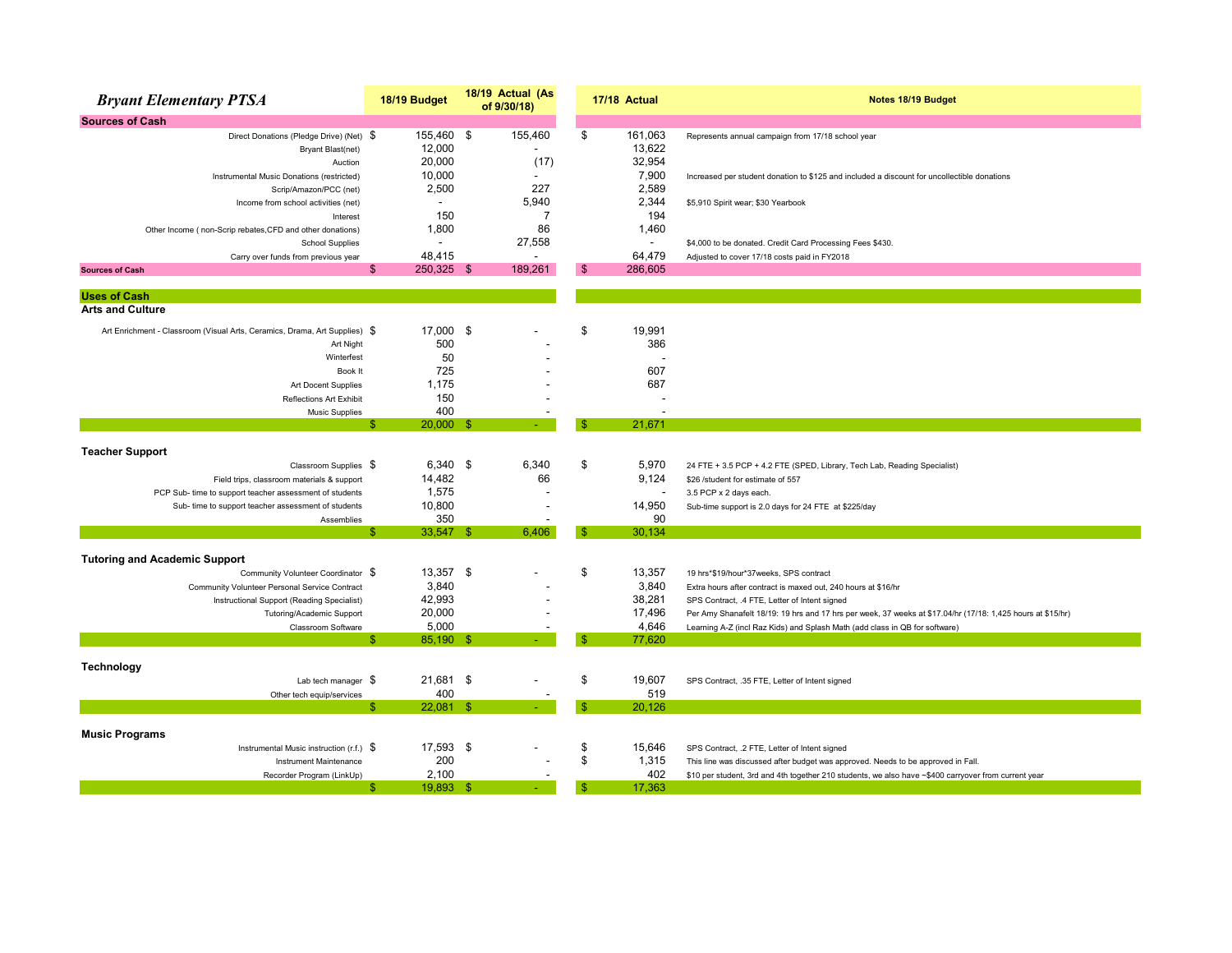| <b>Bryant Elementary PTSA</b>                     | 18/19 Budget            | 18/19 Actual (As<br>of 9/30/18) | 17/18 Actual             | Notes 18/19 Budget                                                               |
|---------------------------------------------------|-------------------------|---------------------------------|--------------------------|----------------------------------------------------------------------------------|
| Library                                           |                         |                                 |                          |                                                                                  |
| Library Materials \$                              | $3,400$ \$              | 895                             | \$<br>3,475              |                                                                                  |
| Encyclopedia Britannica                           |                         |                                 | 655                      | Covered by SPS FY18/19                                                           |
| Summer Reading Program                            | 100                     |                                 | 104                      |                                                                                  |
| Writers Celebration                               | 200                     |                                 | 182                      |                                                                                  |
| Writers BBQ                                       | 150                     |                                 | 189                      |                                                                                  |
| Global Reading Challenge                          | 175<br>$4,025$ \$<br>£. | 895                             | 56<br>4,661<br>-SS       |                                                                                  |
|                                                   |                         |                                 |                          |                                                                                  |
| <b>Science and Math</b>                           |                         |                                 |                          |                                                                                  |
| Science Fair Coordination \$                      | $1,500$ \$              |                                 | \$<br>1,500              | Lauren \$1k, Ann Marie \$500. Confirmed.                                         |
| Science Fair Background Checks                    | 300                     |                                 | 100                      |                                                                                  |
| Science Fair Supplies                             | 600                     |                                 | 540                      |                                                                                  |
| 4th grade math club                               |                         |                                 |                          |                                                                                  |
| Salmon in Schools Friends of the Fishery Donation | 100                     |                                 |                          |                                                                                  |
| Garden Shed                                       | 2,500                   |                                 | $\overline{\phantom{a}}$ | Approved spending in 17/18, purchase likely to happen in 18/19.                  |
| Learning Landscapes/Garden Buddies                | 400                     |                                 | 80                       |                                                                                  |
| 5th grade Enviromental Camp                       | 7,000                   |                                 | 7,000                    |                                                                                  |
|                                                   | $12,400$ \$<br>£.       |                                 | 9,220                    |                                                                                  |
| <b>Healthy Bodies</b>                             |                         |                                 |                          |                                                                                  |
| Physical Education Supplies \$                    | 500 \$                  |                                 | \$<br>524                |                                                                                  |
| Patrol Equipment & Recognition                    | 150                     |                                 | 93                       |                                                                                  |
| Recess Playground Supervision                     | 22,790                  |                                 | 18,218                   | 32.5 hrs/week at \$17.04/hr. Added 4 hrs/wk at Sept mtg                          |
| CPR training                                      | 400                     |                                 | 800                      |                                                                                  |
| <b>Emergency Preparedness</b>                     | 500                     |                                 | $\overline{\phantom{a}}$ |                                                                                  |
| Field Day                                         | 300                     |                                 | 398                      |                                                                                  |
| Nursing/OTPT/SLP                                  | 150                     |                                 | 21                       |                                                                                  |
|                                                   | -S<br>24,790 \$         |                                 | \$<br>20,054             |                                                                                  |
| <b>World and Community</b>                        |                         |                                 |                          |                                                                                  |
| Family Aid Support \$                             | $3,000$ \$              |                                 | \$<br>2,985              |                                                                                  |
| Grade Level Community Building Grants             | 3,000                   |                                 | 2,361                    |                                                                                  |
| Social Engagement                                 | 1,000                   |                                 | $\overline{\phantom{a}}$ |                                                                                  |
| Legislative Advocacy                              | 500                     |                                 | 93                       |                                                                                  |
| <b>Bryant Forums</b>                              | 1,500                   | $\overline{\phantom{a}}$        | 1,475                    |                                                                                  |
| Movie Licence                                     | 393                     | 393                             | $\overline{\phantom{a}}$ | This line was discussed after budget was approved. Needs to be approved in Fall. |
| Laser Pizza for Bryant Forums                     |                         |                                 |                          |                                                                                  |
|                                                   | $9,393$ \$<br>-S        | 393                             | 6,914<br>-S              |                                                                                  |
|                                                   |                         |                                 |                          |                                                                                  |
| Volunteerism                                      |                         |                                 |                          |                                                                                  |
| Volunteer Recognition \$                          | 350 $$$                 |                                 | \$<br>400                |                                                                                  |
| Departing Teacher/Staff Recognition               | 150                     |                                 | 144                      |                                                                                  |
|                                                   | $500$ \$<br>-S          |                                 | 544                      |                                                                                  |
|                                                   |                         |                                 |                          |                                                                                  |
| <b>Information and Communication</b>              |                         |                                 |                          |                                                                                  |
| Constant Contact Subscription \$                  | 450 \$                  |                                 | \$                       |                                                                                  |
| School Phone Book                                 | 350                     |                                 |                          |                                                                                  |
|                                                   | 800 \$<br>-S            |                                 | -S                       |                                                                                  |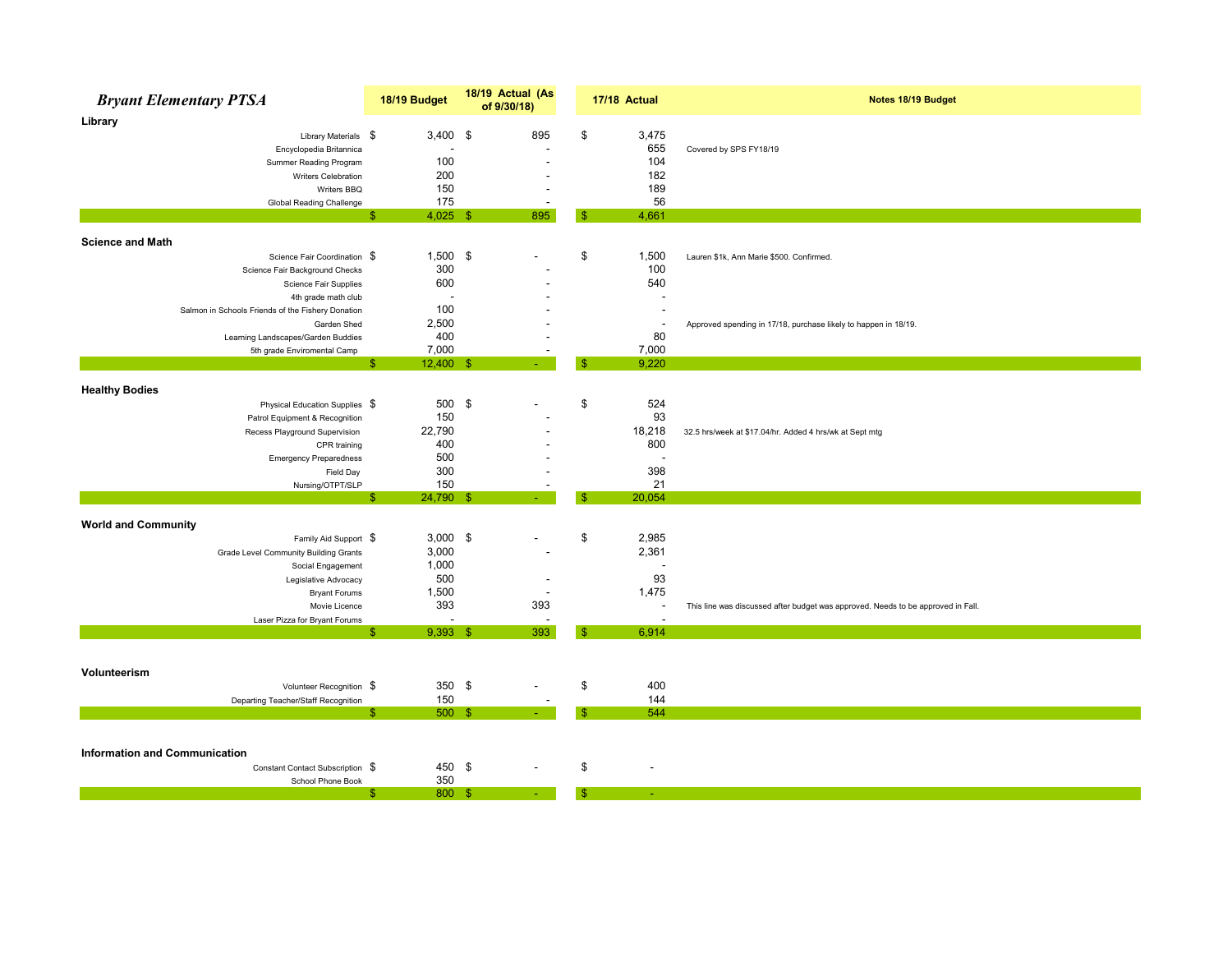| <b>Bryant Elementary PTSA</b>                                    | 18/19 Budget             | 18/19 Actual (As<br>of 9/30/18) |               | 17/18 Actual                      | Notes 18/19 Budget                                                          |
|------------------------------------------------------------------|--------------------------|---------------------------------|---------------|-----------------------------------|-----------------------------------------------------------------------------|
| <b>PTSA Business Expenses</b>                                    |                          |                                 |               |                                   |                                                                             |
| Licenses & Registrations \$                                      | 700 \$                   |                                 | \$            | 472                               |                                                                             |
| Insurance                                                        | 1,140                    |                                 |               | 1,140                             |                                                                             |
| Office Supplies/Po Box                                           | 200                      | 74                              |               | 172                               |                                                                             |
| Software /QB/Website                                             | 500                      |                                 |               | 473                               |                                                                             |
| Bank Fees/NSF Charges/Credit card                                | 800                      | 9                               |               | 401                               | Include credit card fees in the total fundraising amount for each activity. |
| Postage                                                          | 50                       |                                 |               | 166                               |                                                                             |
| Accounting services (tax return)                                 | 800                      |                                 |               | 780                               |                                                                             |
| <b>Check Supply</b>                                              | 50                       |                                 |               | 33                                |                                                                             |
| Credit card software                                             | 708                      |                                 |               | 1,198                             | GivingFuel \$59/month, reimburse Sara F                                     |
|                                                                  | $4,948$ \$<br>\$         | 83                              | $\frac{1}{2}$ | 4,835                             |                                                                             |
|                                                                  |                          |                                 |               |                                   |                                                                             |
| Fin. Support & Discretionary Funds<br>PTSA Discretionary Fund \$ | $250$ \$                 |                                 | \$            |                                   |                                                                             |
|                                                                  | 500                      | 427                             |               | $\overline{\phantom{a}}$<br>323   |                                                                             |
| PTSA staff appreciation                                          |                          |                                 |               | 1,494                             |                                                                             |
| Supplies for Bryant (paper)                                      | 12,008                   |                                 |               |                                   |                                                                             |
| Unallocated                                                      | $12,758$ \$<br>\$        | 427                             | $\mathbf{\$}$ | $\overline{\phantom{a}}$<br>1,817 |                                                                             |
|                                                                  |                          |                                 |               |                                   |                                                                             |
| TOTAL BUDGETED EXPENSE \$                                        | 250,325 \$               | 8,204                           | \$            | 214,960                           |                                                                             |
|                                                                  |                          |                                 |               |                                   |                                                                             |
|                                                                  |                          |                                 |               |                                   |                                                                             |
| Income \$                                                        | 250,325 \$               | 189,261                         |               | 286,605                           |                                                                             |
| Expenses \$                                                      | 250,325                  | 8,204<br>- \$                   | -\$           | 214,960                           |                                                                             |
| Net $$$                                                          | $\overline{\phantom{a}}$ | 181,057<br>\$                   | $\mathfrak s$ | 71,645                            |                                                                             |
|                                                                  |                          |                                 |               |                                   |                                                                             |

22,000<br>49,645

| SET ASIDE FOR (USE FROM) PTSA REQUIRED BUDGET RESERVE \$<br>Difference |  |  | -<br>181.05 | 000<br>49.645 |
|------------------------------------------------------------------------|--|--|-------------|---------------|
|                                                                        |  |  |             |               |

## **Net Activity for Self-Supporting Programs and Restricted Funds**

|                                                 | <b>Current Yr Activity</b> | <b>Fund Balance</b> |
|-------------------------------------------------|----------------------------|---------------------|
| Fall 2018 Annual Campaign                       | \$                         | \$                  |
| 2019 5th grade (less \$7,000 sponsored by PTSA) | 1,088                      | 31,271              |
| 2020 5th Grade                                  | 1,592                      | 1,592               |
| 2021 5th Grade                                  |                            | 430                 |
| 2022 5th Grade                                  |                            | 115                 |
| PTSA Membership Payments                        | 1,006                      | 1,006               |
| Chess Club                                      | 10,090                     | 19,310              |
| Choir                                           |                            | 1,296               |
| <b>Computer Replacement Fund</b>                |                            | 824                 |
| Cyber Kids                                      |                            | 1,923               |
| Drama/School Play                               |                            | 25,700              |
| <b>Families in Need</b>                         |                            | 3,774               |
| Graphic Novels Club                             | 2,121                      | 2,961               |
| Handbell                                        |                            | 2,196               |
| HIP                                             |                            | 409                 |
| Library Author Visit Fund                       |                            | 8,621               |
| Library Materials Replacement                   |                            | 84                  |
| Math Club                                       |                            | 80                  |
| Music LinkUp                                    |                            | 405                 |
| Playground Renovation                           |                            | 1,027               |
| <b>Running Club</b>                             |                            | 675                 |
| Social Committee                                |                            | 176                 |
| Walk to School                                  | (279)                      | 611                 |
|                                                 |                            |                     |